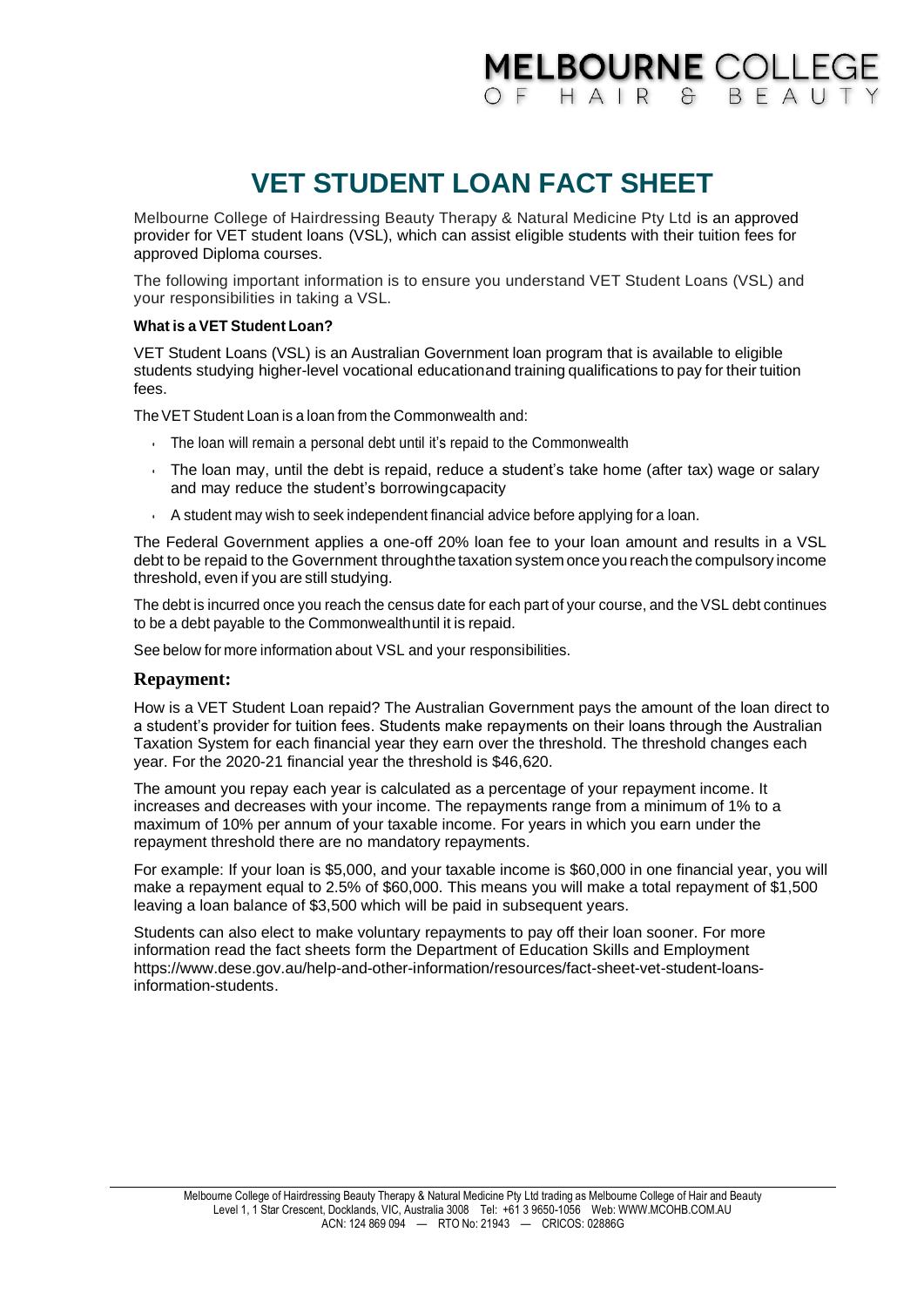### **MELBOURNE COLLEGE** OF HAIR & BFAUT

#### **Who is eligible for a VET student loan?**

#### **To apply for a VET Student Loan, you must:**

- Meet citizenship and residency criteria (be an Australian Citizen, qualifying New Zealand Citizen or permanent humanitarian visa holderwho is usually resident in Australia.
- Meet the academic suitability requirements
- Be studying with an approved course provider
- Bestudying an approved course and be undertaking the course primarily at a campus in Australia
- Apply using the approved Electronic Commonwealth Assistance Form (eCAF)
- Confirm your commitment throughout the duration of your course to continue to access the loan by submitting progress surveys
- Have a HELP balance more than zero (\$0) (i.e. have not used all your HELP loan limit)
- Be eighteen (18) years of age or older unless you have a parental consent form signed by a parent or guardian,
- Meet Tax File number requirements
- $\cdot$  Have a Unique Student Identifier (USI) or is otherwise exempt as per the VSL Student Handbook
- Supply the required evidence and documentation to your course provider as requested during the application process.

#### **VET Student loan academic suitability requirements:**

To be eligible for a VET Student Loan, all students enrolling in an approved VSL course must meet the Academic Suitability Requirements and the required Language, Literacy and Numeracy (LLN) skills.

#### **Students must provide evidence of one of the following documents:**

- Australian Year 12 Certificate or
- Evidence of successful completion of a qualification that has been delivered in English and was at a Certificate IV or above in the Australian Qualifications Frameworkoraqualification whichisassessed as equivalent to a Certificate IV from another framework
- A Government Approved Language, Literacy and Numeracy assessment test result, Exit level 3 or higher or
- An International Baccalaureate Diploma Programme (IB) diploma.

If the above cannot be provided, then students must complete the Government Approved Language, Literacy and Numeracy assessment priorto course commencement and successfully complete to an Exit level 3 or higher.

#### **VET Student Loan application process:**

To apply for a VET Student Loan, you will need to complete an online Electronic Commonwealth Assistance Form (eCAF) and will require yourtax file number (TFN). Your eCAF form will be emailed to you after you commence your course. Before you sign and submit your eCAF form, youmust read the VET Student Loan Student Information Booklet 2020 available at: https://www.dese.gov.au/helpand-other-information/resources/fact-sheet-vet-student-loans-information-students

You must submit your eCAF form by your census date. If you do not submit your form on or before the census date, you will not be able to accessa VET Student Loan for that study period.